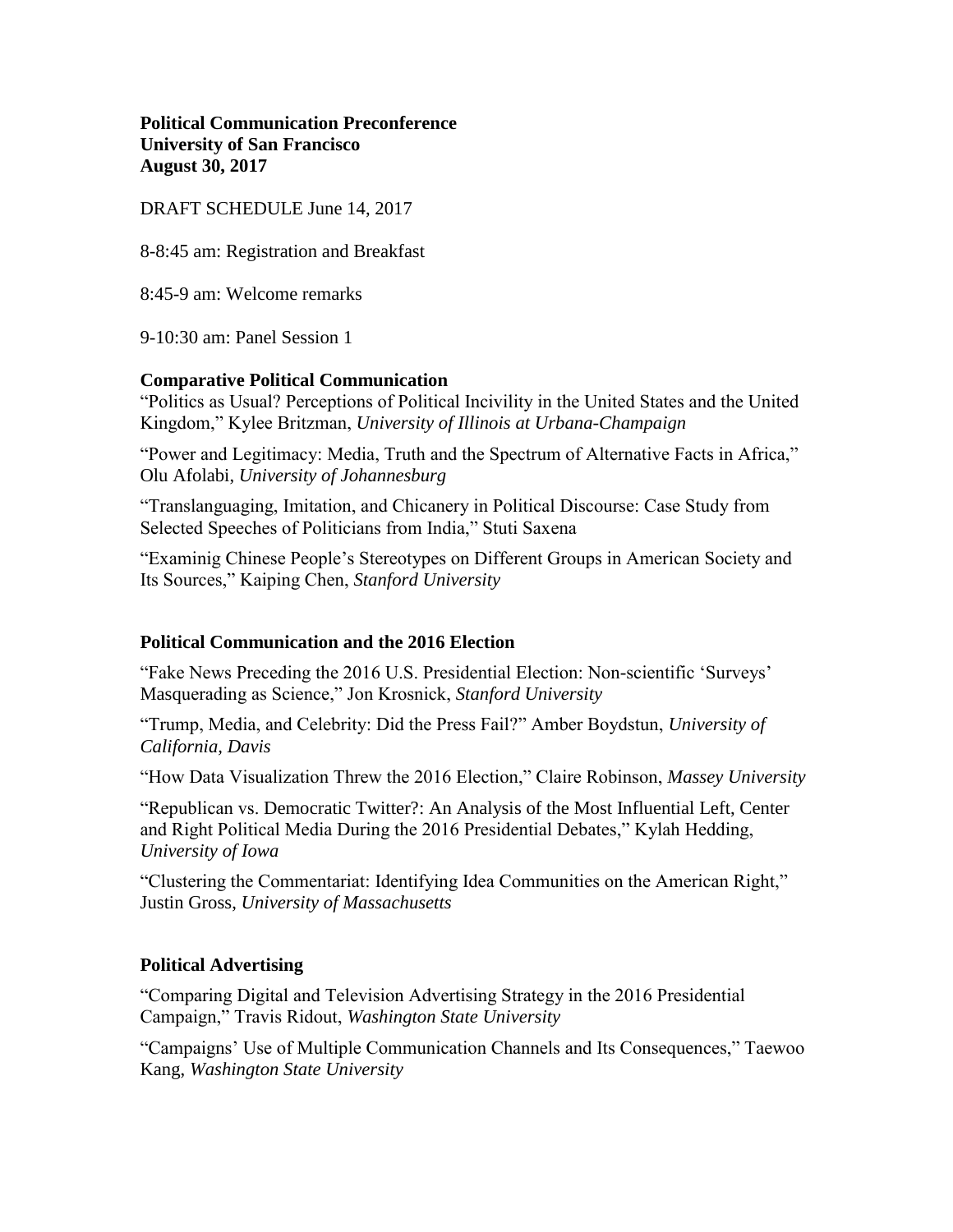"The Strategic Use of Negativity in 2016 Campaign Emails: A Comparison to Negative Television Advertising," Samuel C. Rhodes, *Washington State University*

"The Heart Shows What It Wants: A Study on Psychophysiological Effects of Presidential Campaign Ads" Yiran Wang, *Washington State University*

"Understanding the Fine Print? An Exploration of Attitudes Toward Political Advertising Disclosures," Matt Lesenyie, *University of California, Davis*

10:30-10:45 am: Break

10:45 am-12:15 pm: Panel Session 2

# **Information Credibility**

"Media Choice in the Age of Clickbait," Kevin Munger, *New York University*

"Priming and Fake News: The Effect of Elite Discourse on Evaluations of News Media," Emily Van Duyn and Jessica Collier, *University of Texas at Austin*

"Anonymity Index: Automatic Information Extraction and Classification of Sources in Media Reports," Clara Suong, *University of California, San Diego*

"Where Fake News Flourish: A Comparison Across Four Western Democracies," Edda Humprecht, *University of Zurich*

# **Civic Outcomes**

"The Effect of Complex Political Debates on Attitude Strength and Political Action," Andrew Tyner, *University of North Carolina at Chapel Hill*

"The Complicated Civic Role of Entertainment Television; How Popular Political Dramas Reduce Levels of Internal Efficacy and Political Cynicism" Jason Turcotte and Alan Rivera, *California State Polytechnic University, Pomona*

"If I'm Curious about Something, I Will Look It Up: Exploring the Link between Active News Use and Citizenship in a Changing Media Environment" Benjamin Toff, *University of Minnesota*

"Like Parent, Like Child? The Changing Media Environment and the Transmission of Political Attitudes," Clinton Jenkins, *George Washington University*

12:15-1 pm: Lunch

1-2 pm: Keynote Speaker

tentative: Jon Cohen, *Head of Political Polling at Survey Monkey*

2-3:15 pm: Roundtable on Political Communication and Science

Dave Karpf, *George Washington University*

Talia Stroud, *University of Texas at Austin*, *Engaging News Project*